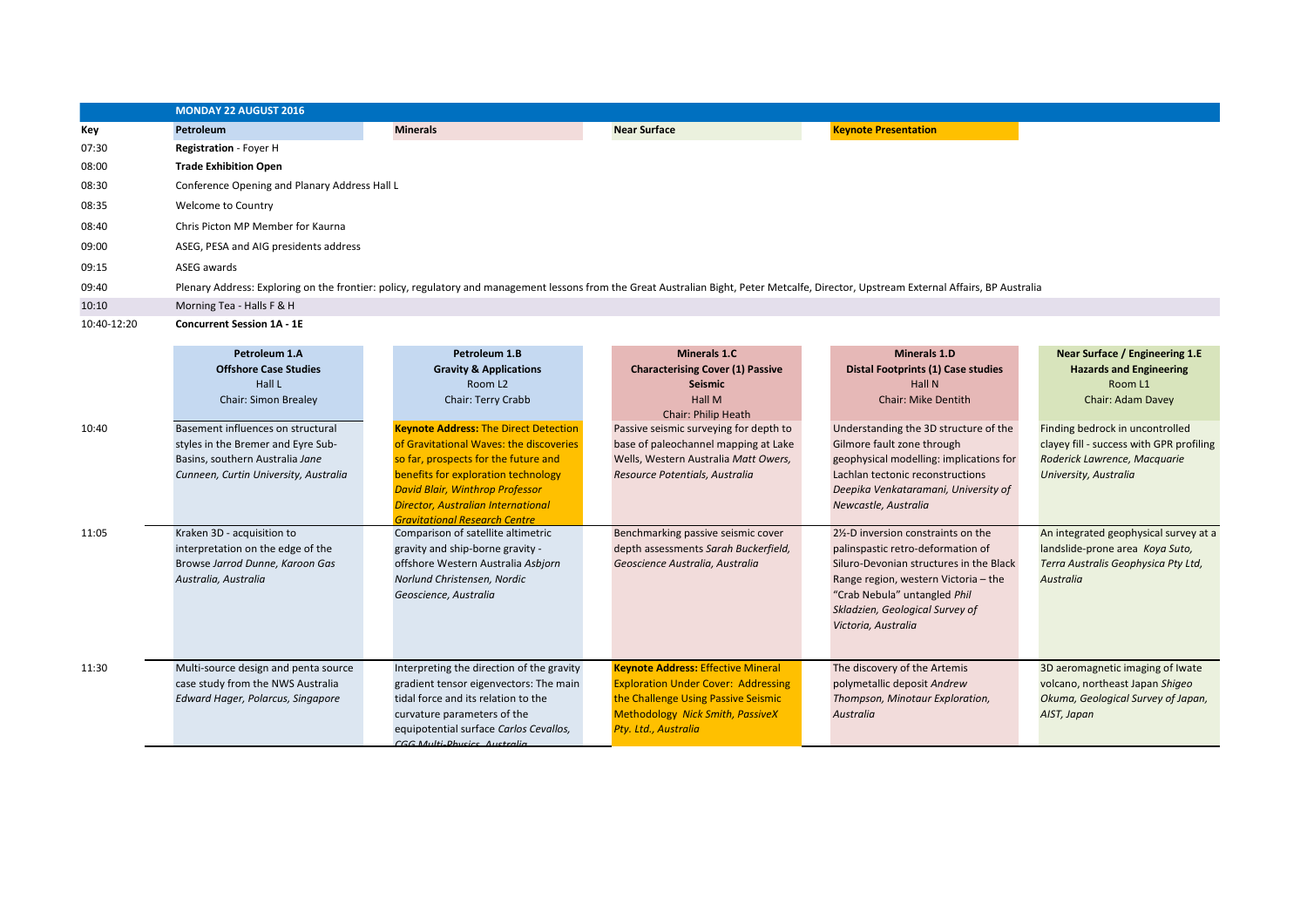| 11:55       | First results of inaugural deployments<br>of the Australian National Ocean<br>Bottom Seismograph Fleet Alexey<br>Goncharov, Geoscience Australia,<br>Australia        | Full Spectrum Gravity - Improving AGG<br>data quality at both ends of the<br>spectrum Chris van Galder, CGG,<br>Canada                                                                              |                                                                                                                  | Application of vertical electrical<br>sounding method to identify<br>distribution of hot groundwater<br>around the hotsprings in geothermal<br>prospect area Mariyanto Mariyanto,<br>Institute of Technology Bandung,<br>Indonesia | Delineation of tunnel valleys across<br>the North Sea coastline, Denmark<br>based on reflection seismic data,<br>boreholes, TEM and Schlumberger<br>soundings Theis Raaschou Andersen,<br>VIA University College, Denmark |
|-------------|-----------------------------------------------------------------------------------------------------------------------------------------------------------------------|-----------------------------------------------------------------------------------------------------------------------------------------------------------------------------------------------------|------------------------------------------------------------------------------------------------------------------|------------------------------------------------------------------------------------------------------------------------------------------------------------------------------------------------------------------------------------|---------------------------------------------------------------------------------------------------------------------------------------------------------------------------------------------------------------------------|
| 12:20       | Lunch                                                                                                                                                                 |                                                                                                                                                                                                     |                                                                                                                  |                                                                                                                                                                                                                                    |                                                                                                                                                                                                                           |
| 13:20       | Posters: Hall F                                                                                                                                                       |                                                                                                                                                                                                     |                                                                                                                  |                                                                                                                                                                                                                                    |                                                                                                                                                                                                                           |
| 13:45-15:00 | <b>Concurrent Session 2A - 2E</b>                                                                                                                                     |                                                                                                                                                                                                     |                                                                                                                  |                                                                                                                                                                                                                                    |                                                                                                                                                                                                                           |
|             | Petroleum 2.A<br><b>Onshore Case Studies</b><br>Hall L<br><b>Chair: Andrew Long</b>                                                                                   | Petroleum 2.B<br><b>Exploration Techniques</b><br>Room L <sub>2</sub><br><b>Chair: Selina Wallace</b>                                                                                               | Minerals 2.C<br><b>Characterising Cover (2) Potential</b><br><b>Fields</b><br><b>Hall M</b><br>Chair: Dave Isles | <b>Minerals 2.D</b><br><b>Distal Footprints (2) Heat Flow</b><br>Hall N<br>Chair: Philip Heath                                                                                                                                     | <b>Minerals 2.E</b><br>4D Geodynamics (1)<br>Room L1<br>Chair: Chris Wijns                                                                                                                                                |
| 13:45       | New insights into the petroleum<br>potential of the onshore Otway Basin<br>Lucas McLean-Hodgson, SRK<br>Consulting, Australia                                         | Exploration chance of success<br>predictions - statistical concepts and<br>realities Balakrishnan Kunjan, Cue<br>Energy, Australia                                                                  | Large Scale Magnetotelluric Sounding<br>at the Periphery of the Songliao Basin,<br>NE China Weijun Zhao          | Heat flow: The neglected potential<br>field for mineral exploration Graeme<br>Beardsmore, Data61, Australia                                                                                                                        | Next generation resource discovery<br>linking geophysical sensing,<br>modelling and interpretation Klaus<br>Regenauer-Lieb, UNSW Australia,<br><b>Australia</b>                                                           |
| 14:10       | Exploring the sub-salt play in the<br>frontier Amadeus Basin - Insights from<br>regional 2D seismic and potential field<br>data Emma Hissey, Santos Ltd,<br>Australia | Improving prediction of Total Organic<br>Carbon in prospective Australian basins<br>by employing machine learning Irina<br>Emelyanova, CSIRO Energy, Australia                                      | Revising gravity terrain corrections in<br>Tasmania Mark Duffett, Mineral<br>Resources Tasmania, Australia       |                                                                                                                                                                                                                                    |                                                                                                                                                                                                                           |
| 14:35       | Waveform classification as a pseudo<br>for reservoir thickness Bonnie<br>Lodwick, Santos, Australia                                                                   | X-ray computed tomography of<br>structures in opalinus clay from large<br>scale to small scale after mechanical<br>testing Gerhard Zacher, GE Sensing &<br>Inspection Technologies GmbH,<br>Germany |                                                                                                                  | 238 Numerical modelling of the Sydney<br>Basin using temperature dependent<br>thermal conductivity measurements<br>Alexandre Lemenager, Macquarie<br>University, Australia                                                         | Microseismic characterization of<br>brittle fracture mechanism in highly<br>stressed surrounding rock mass<br>Yupeng Jiang, Centre for Geoscience<br>Computing, The University of<br>Queensland, Australia                |
| 15:00       | Afternoon Tea - Halls F & H                                                                                                                                           |                                                                                                                                                                                                     |                                                                                                                  |                                                                                                                                                                                                                                    |                                                                                                                                                                                                                           |
| 15:30-17:10 | <b>Concurrent Session 3A - 3E</b>                                                                                                                                     |                                                                                                                                                                                                     |                                                                                                                  |                                                                                                                                                                                                                                    |                                                                                                                                                                                                                           |

|       | Petroleum 3.A                          | Petroleum 3.B                        | Minerals 3.C                           | Minerals 3.D                       | Near Surface / Engineering 3.E            |
|-------|----------------------------------------|--------------------------------------|----------------------------------------|------------------------------------|-------------------------------------------|
|       | <b>Seismic Acquisition</b>             | <b>Alternative Technologies</b>      | <b>Characterising Cover (3)</b>        | Distal Footprints (3) Case studies | <b>New Technologies</b>                   |
|       | Hall L                                 | Room L <sub>2</sub>                  | Hall M                                 | Hall N                             | Room L1                                   |
|       | <b>Chair: Doug Roberts</b>             | Chair:Terry Crabb                    | <b>Chair: Jonathan Ross</b>            | <b>Chair: Tim Keeping</b>          | <b>Chair: Kim Frankcombe</b>              |
| 15:30 | <b>Keynote Address: Making waves -</b> | Black Swan airborne geophysical      | <b>Keynote Address: Mapping cover-</b> | Mapping the Punt Hill IOCG system  | <b>Extracting IP information from AEM</b> |
|       | towards a new era of seismic recording | survey structural interpretation for | thickness to UNCOVER basement and      | using geophysical, geochemical and | data to improve the hydrogeological       |
|       | equipment Jason Criss, INOVA           | hydrocarbons targeting in the Perth  | deep Earth architecture and processes  | spectral methods - an integrated   | interpretation Andrea Viezzoli,           |
|       | <b>Geophysical, United Kingdom</b>     | Basin Carlos Cevallos, CGG Multi-    | Karol Czarnota, Geoscience Australia,  | approach Adrian Fabris, Department | Aarhus Geophysics ApS, Denmark            |
|       |                                        | Physics, Slovakia                    | <b>Australia</b>                       | of State Development, Australia    |                                           |
|       |                                        |                                      |                                        |                                    |                                           |
|       |                                        |                                      |                                        |                                    |                                           |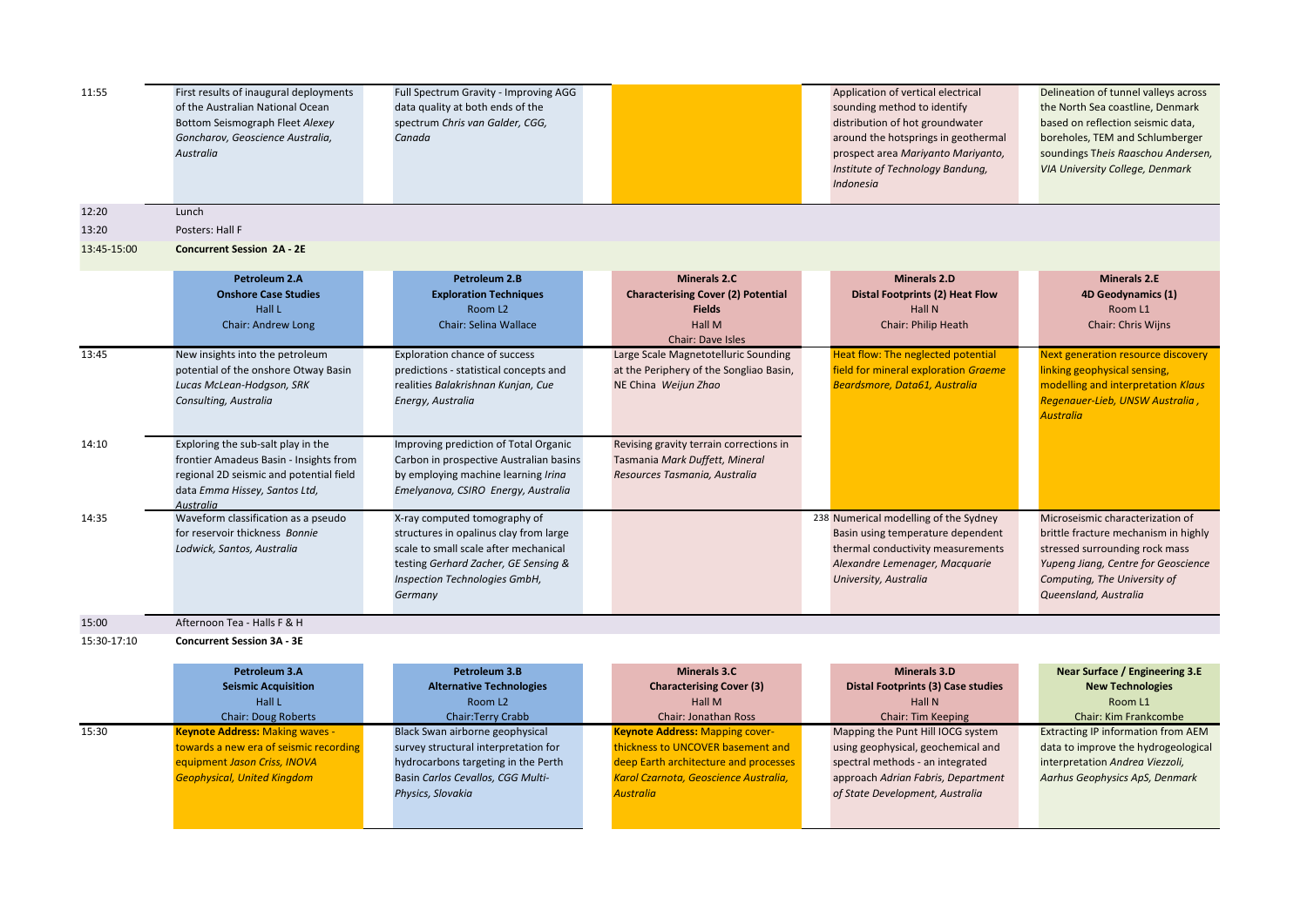| 15:55       |                                                                                                                                                         | Potential field data guided seismic<br>forward modelling of basement<br>structures: a case study from offshore<br>Nile Delta Basin Shastri Nimmagadda,<br>Curtin University, Australia                     | Looking into a 'Blue Hole' - Resolving<br>magnetization and structure from the<br>complex negative Coompana<br>Anomaly, South Australia Clive Foss,<br>CSIRO Mineral Resources, Australia                      | Transient surface impedance<br>(TranSIM) measurements using<br>discrete lightning for electromagnetic<br>mapping at audio frequencies<br>Artyom Emelyanenko, Griffith<br>University, Australia |
|-------------|---------------------------------------------------------------------------------------------------------------------------------------------------------|------------------------------------------------------------------------------------------------------------------------------------------------------------------------------------------------------------|----------------------------------------------------------------------------------------------------------------------------------------------------------------------------------------------------------------|------------------------------------------------------------------------------------------------------------------------------------------------------------------------------------------------|
| 16:20       | Low-Fold 3D Seismic: A Key to<br>Unlocking Exploration Potential Cost-<br>Effectively in the Eromanga Basin<br>Jennifer Clifford, Santos Ltd, Australia | High resolution magnetic anomaly<br>modelling and its implication for<br>petroleum prospectively on Seram<br>Island, Maluku, Indonesia Harry<br>Siagian, Center for Geological Survey,<br><b>Indonesia</b> | Integrated geological and geophysical<br>interpretation for the Koodaideri<br>Detrital Iron Deposits, Fortescue<br>Valley, Western Australia James Reid,<br>Mira Geoscience Asia-Pacific Pty Ltd,<br>Australia |                                                                                                                                                                                                |
| 16:45       | Application of Interferometric MASW<br>to a 3D-3C Seismic Survey Shaun<br>Strong, Velseis, University of Qld,<br><b>Australia</b>                       | Analysis of electromagnetic depth<br>sounding responses over a layered<br>earth: investigating oil & gas seeps in<br>the petroleum provinces Shastri<br>Nimmagadda, Research Fellow,<br><b>Australia</b>   | Application of the airborne<br>electromagnetic method for Banded<br>Iron-Formation mapping in the<br>Hamersley Province, Western Australia<br>Regis Neroni, Fortescue Metals Group,<br>Australia               | Mapping groundwater and soil<br>moisture using multi-depth electrical<br>conductivity data from AgTEM4™<br>cart David Allen, Groundwater<br>Imaging Pty Ltd, Australia                         |
| 17:10       | <b>Close of Sessions</b>                                                                                                                                |                                                                                                                                                                                                            |                                                                                                                                                                                                                |                                                                                                                                                                                                |
| 17:10-18:10 | Happy Hour - Halls F & H                                                                                                                                |                                                                                                                                                                                                            |                                                                                                                                                                                                                |                                                                                                                                                                                                |

## **TUESDAY 23 AUGUST 2016**

07:30 **Registration** - Foyer H 08:00 **Trade Exhibition Open** 08:30-10:10 **Concurrent Session 4A - 4E**

|       | Petroleum 4.A<br><b>Seismic Facies</b><br>Hall L<br><b>Chair: Paul Strong</b>                                                      | Petroleum 4.B<br><b>Rock Physics</b><br>Room L <sub>2</sub><br><b>Chair: Frank Nicholson</b> | Minerals 4.C<br><b>Characterising Cover (4)</b><br><b>Electromagnetics</b><br>Hall M<br><b>Chair: Graham Heinson</b>             | Minerals 4.D<br><b>Distal Footprints (4) Airborne</b><br><b>Geophysics</b><br>Hall N<br><b>Chair: Dave McInnes</b>                                                          | Near Surface / Engineering 4.E<br><b>Acquisition Approaches</b><br>Room L1<br><b>Chair: Jonathan Ross</b>                                                                                                                         |
|-------|------------------------------------------------------------------------------------------------------------------------------------|----------------------------------------------------------------------------------------------|----------------------------------------------------------------------------------------------------------------------------------|-----------------------------------------------------------------------------------------------------------------------------------------------------------------------------|-----------------------------------------------------------------------------------------------------------------------------------------------------------------------------------------------------------------------------------|
| 08:30 | <b>Keynote Address: Seismic facies</b><br>mapping-getting more geology into<br>your play Rob Kirk, Consultant,<br><b>Australia</b> |                                                                                              | Integrated inversion of<br>electromagnetic and geological data<br>for regolith characterisation Andrew<br>King, CSIRO, Australia | Results of an Integrated Helicopter<br>ZTEM-Gravity-Magnetic system test<br>survey over the Vredefort Dome<br>Structure, South Africa Jean Legault,<br>Geotech Ltd., Canada | <b>Keynote Address: The Pareto</b><br>principle - Something for<br>hydrogeophysical practitioners to<br>remember when employing<br>geophysical data in groundwater<br>resource assessment? Tim Munday,<br><b>CSIRO, Australia</b> |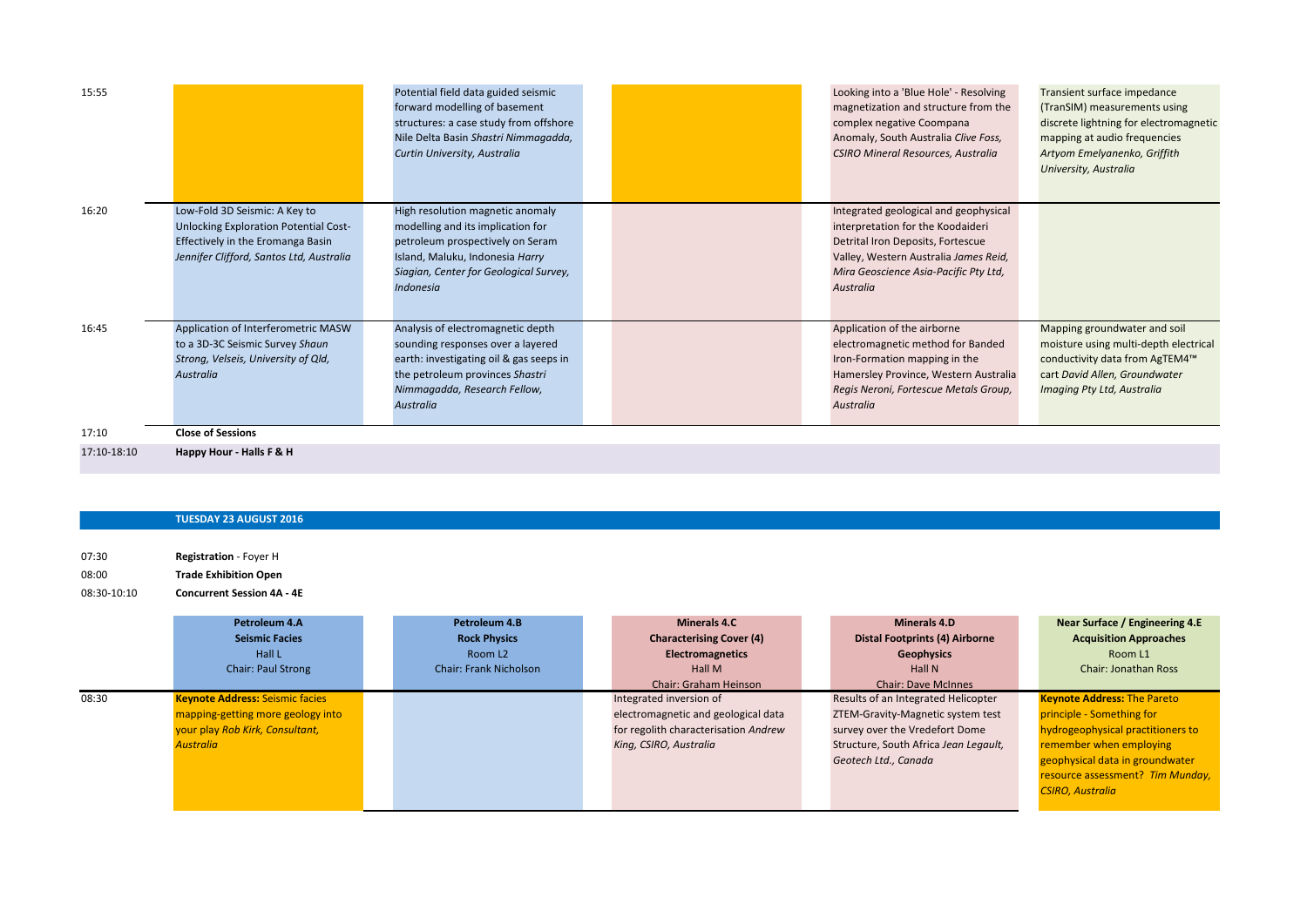| 8:55        |                                                                                                                                                                   | Integrating core and wireline log<br>datasets- a pathway to permeability<br>from AvO seismic? Lahra Lanigan,<br>Australian School of Petroleum,<br>Australia                  | Towards 3D inversion of ground based<br>TEM data Kristoffer Andersen, Aarhus<br>University, Denmark                                                         | Extending geobandwidth using the<br>multipulse configuration Tianyou<br>Chen, CGG, Canada                                                                                                                                          |                                                                                                                                                                                                                                         |
|-------------|-------------------------------------------------------------------------------------------------------------------------------------------------------------------|-------------------------------------------------------------------------------------------------------------------------------------------------------------------------------|-------------------------------------------------------------------------------------------------------------------------------------------------------------|------------------------------------------------------------------------------------------------------------------------------------------------------------------------------------------------------------------------------------|-----------------------------------------------------------------------------------------------------------------------------------------------------------------------------------------------------------------------------------------|
| 9:20        | Control on Pleistocene shelf drainage<br>by post-Eocene stratigraphy of the<br>Gippsland Basin Mark Bunch,<br>Australian School of Petroleum,<br><b>Australia</b> | Laboratory experiments and numerical<br>simulation on Bitumen Saturated<br>Carbonates: A Rock Physics Study for<br>4D Seismology Jason Nycz, University<br>of Alberta, Canada |                                                                                                                                                             | The Balboa ZTEM Cu-Mo-Au porphyry<br>discovery at Cobre Panama Jean<br>Legault, Geotech Ltd., Canada                                                                                                                               | The emperor's new clothes-<br>opportunities and limitations<br>applying AEM to geotechnical design<br>work Andi A Pfaffhuber, NGI,<br><b>Australia</b>                                                                                  |
| 9:45        | Spatial mapping of seismic facies<br>variations to mitigate reservoir risk in<br>coal prone fluvial-deltaic settings<br>Dylan Cremasco, Santos Ltd., Australia    | Ultrasonic measurements on thin<br>samples: numerical modelling Alexey<br>Yurikov, Curtin University, Australia                                                               | Achieving accurate interpretation<br>results from full-waveform streamed<br>data AEM surveys Magdel Combrinck,<br>TAU Geophysical Consultants, Canada       | Airborne IP detects only fine-grained<br>minerals when compared to<br>conventional IP James Macnae, RMIT<br>University, Australia                                                                                                  | Neotectonic intra-plate fault zone<br>mapping and hydrogeology in<br>floodplain sediments: an inter-<br>disciplinary approach Ken Lawrie,<br>Geoscience Australia, Australia                                                            |
| 10:10       | Morning Tea - Halls F & H                                                                                                                                         |                                                                                                                                                                               |                                                                                                                                                             |                                                                                                                                                                                                                                    |                                                                                                                                                                                                                                         |
| 10:40-12:20 | <b>Concurrent Session 5A - 5E</b>                                                                                                                                 |                                                                                                                                                                               |                                                                                                                                                             |                                                                                                                                                                                                                                    |                                                                                                                                                                                                                                         |
|             | <b>Petroleum 5.A</b><br><b>Seismic Interpretation</b><br>Hall L<br>Chair: Rod Lovibond                                                                            | <b>Minerals 5.B</b><br><b>Electromagnetic Inversion (1)</b><br>Room L <sub>2</sub><br><b>Chair: Mike Hatch</b>                                                                | Minerals 5.C<br>Characterising Cover (5) AEM and MT<br>methods<br>Hall M<br><b>Chair: Stephan Thiel</b>                                                     | <b>Minerals 5.D</b><br><b>Distal Footprints (5) Potential Field</b><br><b>Inversion</b><br>Hall N<br><b>Chair: Terry Crabb</b>                                                                                                     | Near Surface / Engineering 5.E<br>Groundwater<br>Room L1<br><b>Chair: Dave McInnes</b>                                                                                                                                                  |
| 10:40       | <b>Keynote Address: Structural</b><br>Interpretation of seismic, geological<br>realism and 3D thinking Pete Boult,<br><b>Santos Ltd, Australia</b>                | Fast 3D inversion of "total field"<br>resistive limit TEM data Peter Fullagar,<br>Fullagar Geophysics Pty Ltd, Canada                                                         | Magnetotellurics: Imaging basement<br>through deep and conductive cover<br>Tristan Kemp, Geoscience Australia,<br>Australia                                 | <b>Keynote Address: Applying advanced</b><br>gravity and magnetic inversion<br>methods to expand the Platreef PGE-<br>Ni-Cu resource in the Bushveld<br><b>Complex Nicholas Williams, High</b><br><b>Power Exploration, Canada</b> | The East Kimberley Ord Bonaparte<br>Plains Project: de-risking investment<br>in agriculture and water<br>infrastructure through airborne and<br>ground geophysical investigations<br>Neil Symington, Geoscience<br>Australia, Australia |
| 11:05       |                                                                                                                                                                   | Geologically constrained 2D and 3D<br>airborne EM inversion through cross-<br>gradient regularization and multi-grid<br>efficiency Shane Mulè, CGG, Australia                 | Improved structural mapping and<br>conductive targeting delivered by a<br>new 2.5d AEM inversion solver Rod<br>Paterson, Intrepid Geophysiccs,<br>Australia |                                                                                                                                                                                                                                    | Uncovering the groundwater<br>resource potential of Murchison<br>Region in Western Australia through<br>targeted application of airborne<br>electromagnetics Tim Munday,<br>CSIRO, Australia                                            |
| 11:30       | The geology and structural style of the<br>Juha Gas Field Papua New Guinea,<br>Amanda Hanani, Papuan Oil Search,<br><b>Australia</b>                              | <b>Keynote Address: Effective and</b><br>accurate processing and inversion of<br>airborne electromagnetic data Esben<br><b>Auken, Aarhus University, Denmark</b>              | Summarising AEM data for mapping<br>applications David Annetts, CSIRO,<br>Australia                                                                         | VK1™ – A Next-Generation Airborne<br>Gravity Gradiometer, Theo Aravanis,<br>Rio Tinto Exploration, Australia                                                                                                                       | An inter-disciplinary approach to<br>airborne electromagnetics (AEM)<br>survey design for groundwater<br>exploration using the Australian<br>Geoscience Data Cube and<br>Morphotectonics Ken Lawrie,<br>Geoscience Australia, Australia |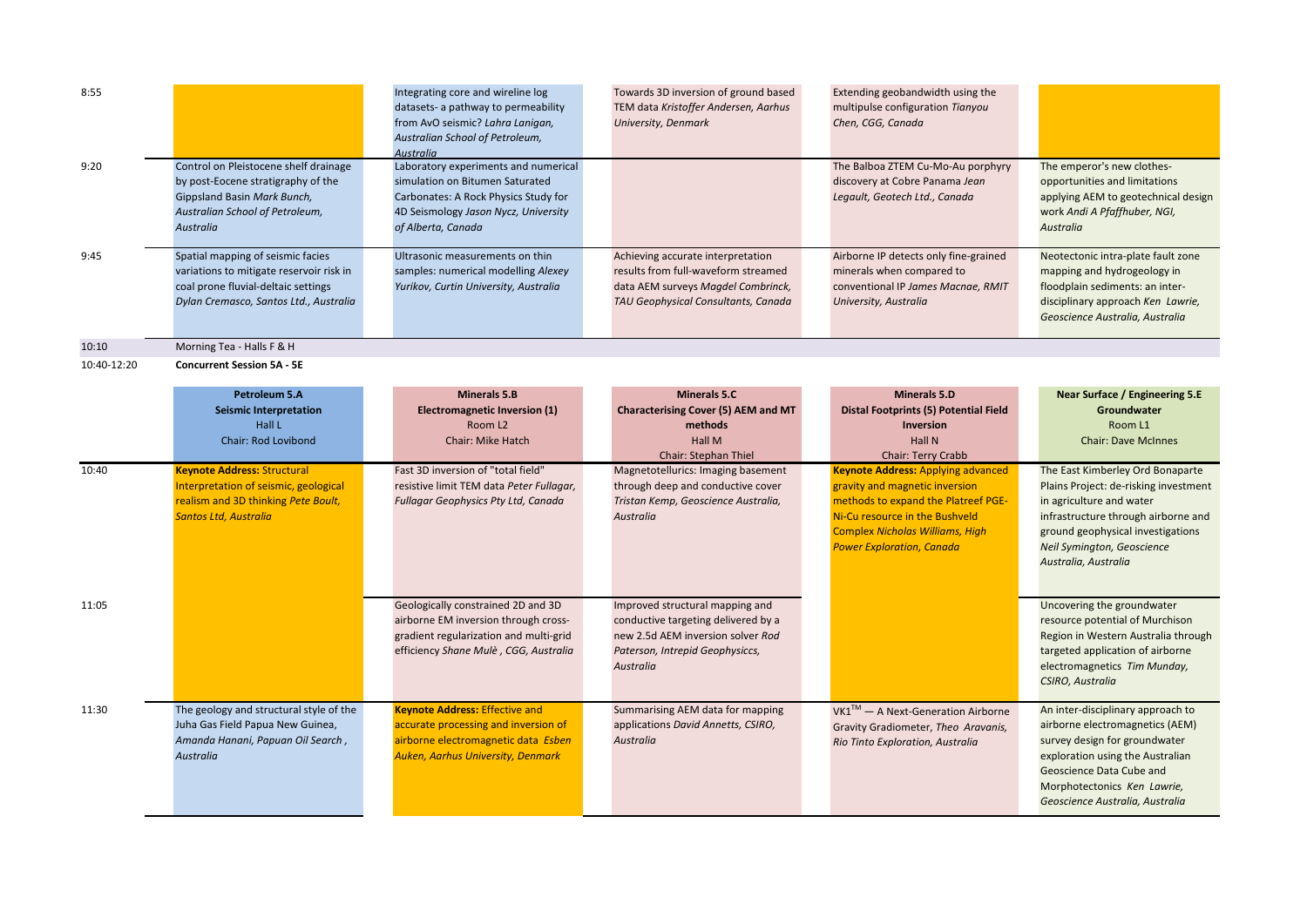| 11:55       | Fault geometry and deformation<br>history, Northern Carnarvon Basin<br>Chris Elders, Curtin University,<br>Australia                                                                                                |                                                                                                                                                                                          | Magnetotelluric monitoring of<br>hydraulic fracture stimulation at the<br><b>Habanero Enhanced Geothermal</b><br>System, Cooper Basin, South Australia<br>Yohannes Didana, University of<br>Adelaide, Australia | Applicability of standard Euler<br>deconvolution, modeling and<br>amplitude magnetic data inversion in<br>Greenfield programs: The Leite target<br>case study - Carajás Mineral Province -<br>Brazil João Paulo Souza, Universidade<br>de Brasilia, Brazil | Frontier groundwater Investigations<br>in the West Kimberly (Fitzroy)<br>Region: preliminary assessment of<br>groundwater resource potential and<br>the salinity hazard to proposed<br>irrigation developments from AEM<br>and drilling data Alastair Hoare, DoW<br>WA, Australia |
|-------------|---------------------------------------------------------------------------------------------------------------------------------------------------------------------------------------------------------------------|------------------------------------------------------------------------------------------------------------------------------------------------------------------------------------------|-----------------------------------------------------------------------------------------------------------------------------------------------------------------------------------------------------------------|------------------------------------------------------------------------------------------------------------------------------------------------------------------------------------------------------------------------------------------------------------|-----------------------------------------------------------------------------------------------------------------------------------------------------------------------------------------------------------------------------------------------------------------------------------|
| 12:20       | Lunch - Halls F & H                                                                                                                                                                                                 |                                                                                                                                                                                          |                                                                                                                                                                                                                 |                                                                                                                                                                                                                                                            |                                                                                                                                                                                                                                                                                   |
| 13:20       | Posters: - Hall F                                                                                                                                                                                                   |                                                                                                                                                                                          |                                                                                                                                                                                                                 |                                                                                                                                                                                                                                                            |                                                                                                                                                                                                                                                                                   |
| 13:45-15:00 | <b>Concurrent Session 6A - 6E</b>                                                                                                                                                                                   |                                                                                                                                                                                          |                                                                                                                                                                                                                 |                                                                                                                                                                                                                                                            |                                                                                                                                                                                                                                                                                   |
|             | Petroleum 6.A<br><b>VSP</b><br>Hall L<br>Chair: Josh Sage                                                                                                                                                           | Petroleum 6.B<br><b>Depth Conversion and Interpretation</b><br>Room L <sub>2</sub><br>Chair: Rod Lovibond                                                                                | <b>Minerals 6.C</b><br>Uncertainty & Big Data (1)<br>Hall M<br>Chair: Philip Heath                                                                                                                              | <b>Minerals 6.D</b><br><b>Distal Footprints (6) Case studies</b><br>Hall N<br><b>Chair: Tim Keeping</b>                                                                                                                                                    | <b>Minerals 6.E</b><br>4D Geodynamics (2)<br>Room L1<br>Chair: David Clark                                                                                                                                                                                                        |
| 13:45       | Mapping of fracture zones and small<br>faults using VSP and Cross Dipole Sonic<br>in Eastern Siberia Carbonate<br>Reservoirs, Yurubchansky Field, Russia<br>Sergey Shevchenko, SIS Exploration,<br><b>Australia</b> | A statistical approach to assessing<br>depth conversion uncertainty on a<br>regional dataset: Cooper-Eromanga<br>Basin, Australia David Kulikowski,<br>University of Adelaide, Australia | <b>Keynote Address: Taming uncertainty</b><br>in geophysical inversion Malcolm<br>Sambridge, Australian National<br><b>University, Australia</b>                                                                | Preliminary interpretations from the<br>2015 Coompana aeromagnetic survey<br>Rian Dutch, Geological Survey of<br>South Australia, Australia                                                                                                                | <b>Keynote Address: Geophysical</b><br>responses from mineral system<br>components in the deep crust and<br>upper mantle Michael Dentith,<br><b>University of Western Australia,</b><br><b>Australia</b>                                                                          |
| 14:10       | Multi-Azimuthalwalkway VSP for full<br>azimuth seismic calibration Konstantin<br>Galybin, Schlumberger Australia Pty<br>Ltd, Australia                                                                              | North West Shelf 3D Velocity Modeling<br>Laureline Monteignies, Estimages,<br>Australia                                                                                                  |                                                                                                                                                                                                                 | Magnetotelluric inversion,<br>carbonaceous phyllites and an ore<br>zone: Kevitsa; Finland Cuong V. A. Le,<br>Curtin University, Australia                                                                                                                  |                                                                                                                                                                                                                                                                                   |
| 14:35       | Application of fullwaveform<br>tomography to VSP walkaway data Eric<br>Takam Takougang, Petroleum<br>Institute, United Arab Emirates                                                                                | New Interpretation and Modelling<br>Results for a Late Triassic Isolated<br>Pinnacle Reef Complex on the Exmouth<br>Plateau, Western Australia Jarrad<br>Grahame, CGG, Australia         | A Bayesian inference tool for<br>geophysical joint inversions Graeme<br>Beardsmore, Data 61, Australia                                                                                                          | Interpreting the Eromanga and<br>Georgina Basins from magnetotelluric<br>data Janelle Simpson, Geological<br>Survey of Queensland, Australia                                                                                                               | Imaging fracture permeability using<br>magnetotellurics Alison Kirkby,<br>University of Adelaide, Australia                                                                                                                                                                       |
| 15:00       | Afternoon Tea - Halls F & H                                                                                                                                                                                         |                                                                                                                                                                                          |                                                                                                                                                                                                                 |                                                                                                                                                                                                                                                            |                                                                                                                                                                                                                                                                                   |
| 15:30-17:10 | <b>Concurrent Session 7A - 7E</b>                                                                                                                                                                                   |                                                                                                                                                                                          |                                                                                                                                                                                                                 |                                                                                                                                                                                                                                                            |                                                                                                                                                                                                                                                                                   |
|             | Petroleum 7.A<br><b>Acquisition &amp; Processing</b><br>Hall L<br><b>Chair: Doug Roberts</b>                                                                                                                        | Petroleum 7.B<br><b>Unconventional</b><br>Room L <sub>2</sub><br><b>Chair: Sandy Menpes</b>                                                                                              | <b>Minerals 7.C</b><br>Uncertainty & Big Data (2)<br><b>Hall M</b><br><b>Chair: Alex Ross</b>                                                                                                                   | <b>Minerals 7.D</b><br><b>Distal Footprints (7) Hard Rock</b><br><b>Seismics</b><br>Hall N<br><b>Chair: Greg Turner</b>                                                                                                                                    | <b>Minerals 7.E</b><br>Inversion (2)<br>Room L1<br><b>Chair: Dave McInnes</b>                                                                                                                                                                                                     |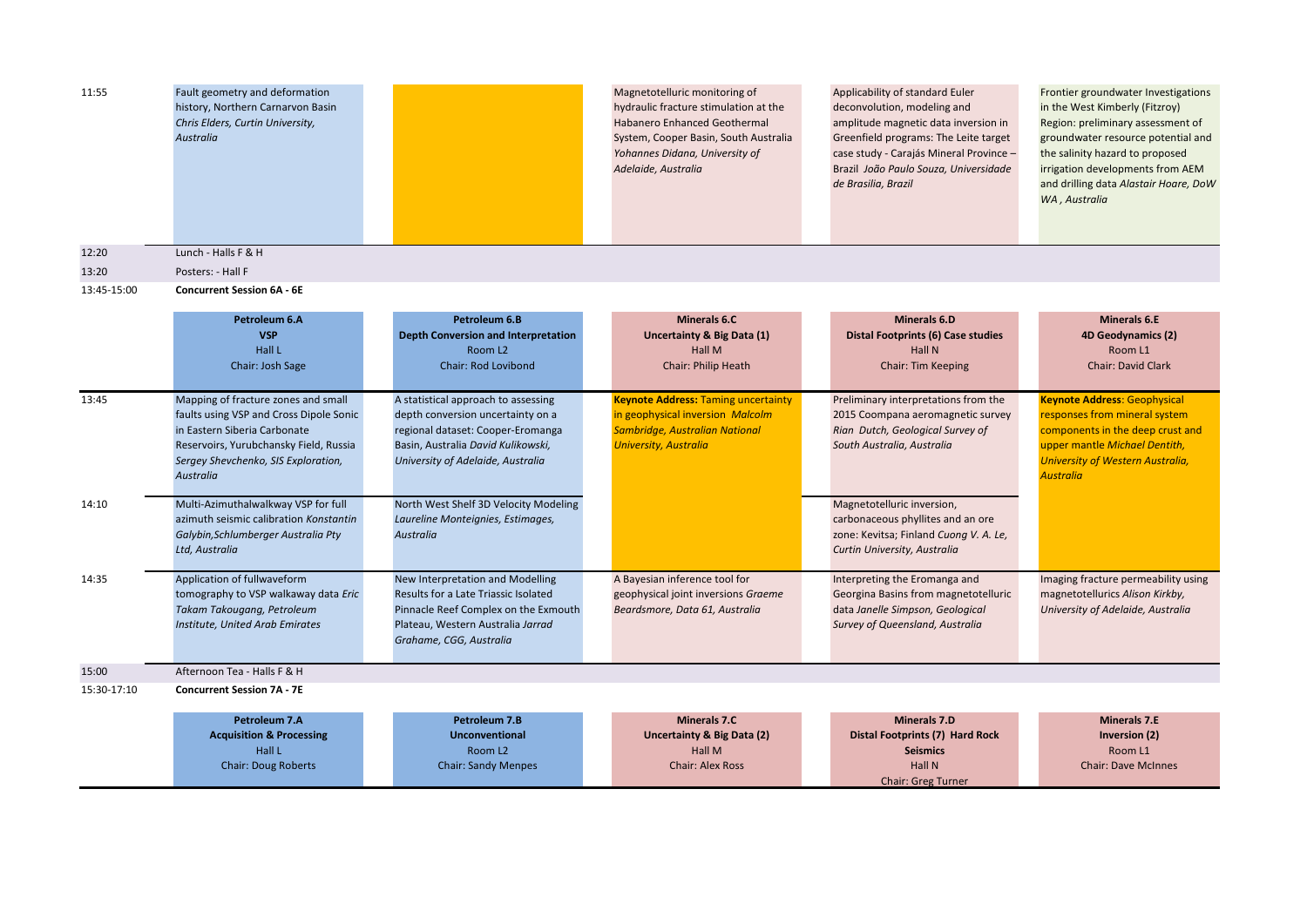| 15:30                      | A robust gradient for long wavelength<br>FWI updates Andrew Long, PGS,<br><b>Australia</b>                     |                                                                                                                                                                                          | <b>Keynote Address: Big data techniques</b><br>for applied geoscience: compute and<br>communicate Anya Reading,<br><b>University of Tasmania, Australia</b> | Introducing 3rd dimension into 2D<br>reflective seismic exploration in the<br>complex hard rock environment<br>Aleksandar Dzunic, Curtin University,<br>Australia                                | Quantitative magnetization vector<br>inversion Ian MacLeod, Geosoft Inc.,<br>Canada                                       |
|----------------------------|----------------------------------------------------------------------------------------------------------------|------------------------------------------------------------------------------------------------------------------------------------------------------------------------------------------|-------------------------------------------------------------------------------------------------------------------------------------------------------------|--------------------------------------------------------------------------------------------------------------------------------------------------------------------------------------------------|---------------------------------------------------------------------------------------------------------------------------|
| 15:55                      | Advanced reprocessing and imaging:<br>enhancing legacy surveys Dominic Fell,<br>WesternGeco, Australia         |                                                                                                                                                                                          |                                                                                                                                                             | Interpretation of hard rock seismic<br>data using prestack diffraction imaging<br>M. Javad Khoshnavaz, Department of<br><b>Exploration Geophysics at Curtin</b><br>University, Australia         | AEM cross-gradient constrained<br>inversion of gravity and magnetic<br>data Adrián Misael León Sánchez,<br>CICESE, Mexico |
| 16:20                      | Hybridised weighted boot-strap<br>differential semblance Hamish Wilson,<br>University of Queensland, Australia | Application of Nuclear Magnetic<br>Resonance (NMR) logs in tight gas<br>sandstone reservoirs pore structure<br>evaluation Liang Xiao, China University<br>of Geosciences, Beijing, China | Quantifying the errors in gravity<br>reduction Philip Heath, Geological<br>Survey of South Australia, Australia                                             | Olympic Dam seismic revisited:<br>reprocessing of deep crustal seismic<br>data using partially preserved<br>amplitude processing Tom Wise,<br>Geological Survey of South Australia,<br>Australia | Inverse and forward modelling using<br>random dipoles - case study Roger<br>Clifton, NTGS, Australia                      |
| 16:45                      | Advanced deblending scheme for<br>independent simultaneous source data<br>Min Wang, CGG, Singapore             | A new method of evaluating tight<br>sandstone reservoirs pore structure<br>from conventional logs Liang Xiao,<br>China University of Geosciences,<br>Beijing, China                      | Resource management through<br>machine learning Eldad Haber,<br>University of British Columbia, Canada                                                      | Anexample of imaging deeper using<br>extended vibroseis cross-correlation<br>Ross Costelloe, Geoscience Australia,<br>Australia                                                                  | The 3D resolution power of the full<br>tensor gravity gradient José Paúl<br>Calderón-Magallón, CICESE, Mexico             |
| 17:10                      | <b>Close of Sessions</b>                                                                                       |                                                                                                                                                                                          |                                                                                                                                                             |                                                                                                                                                                                                  |                                                                                                                           |
| 17:10-18:10<br>19:00-23:00 | Happy Hour - Halls F & H<br>Conference Dinner (optional) Adelaide Oval, Ian McLachlan Room                     |                                                                                                                                                                                          |                                                                                                                                                             |                                                                                                                                                                                                  |                                                                                                                           |

## **WEDNESDAY 24 AUGUST 2016**

07:30 **Registration** - Foyer H 08:00 **Trade Exhibition Open**

## 08:30-10:10 **Concurrent Session 8A - 8E**

|       | Petroleum 8.A                          | Petroleum 8.B                           | <b>Minerals 8.C</b>                       | <b>Minerals 8.D</b>                  | <b>Minerals 8.E</b>                   |
|-------|----------------------------------------|-----------------------------------------|-------------------------------------------|--------------------------------------|---------------------------------------|
|       | <b>Inversion</b>                       | <b>Unconventional / Monitoring</b>      | Lithospheric Architecture (1)             | Hard<br><b>Distal Footprints (8)</b> | Uncertainty & Big Data (3)            |
|       | Hall L                                 | Room L <sub>2</sub>                     | <b>Seismology &amp; Potential Fields</b>  | <b>Rock Seismics</b>                 | Room L1                               |
|       | Chair: Andrew Long                     | <b>Chair: Luke Gardiner</b>             | Hall M                                    | Hall N                               | <b>Chair: David Annetts</b>           |
|       |                                        |                                         | <b>Chair: Stephan Thiel</b>               | <b>Chair: Greg Turner</b>            |                                       |
| 08:30 | <b>Keynote Address: What's new and</b> | Using fluid-induced seismicity to infer | <b>Keynote Address: 3D imaging of the</b> | Examples of the use of seismic       | Dealing with uncertainty in AEM       |
|       | exciting in seismic inversion? Dennis  | permeability Andrew King, CSIRO,        | Earth's lithosphere using noise from      | reflection to re-invigorate a mature | models (and learning to live with it) |
|       | Cooke, ZDAC Geophysical Technology,    | <b>Australia</b>                        | ocean waves Yingjie Yang, Macquarie       | field: Tennant Creek Greg Turner,    | A. Yusen Ley-Cooper, CSIRO,           |
|       | <b>Australia</b>                       |                                         | <b>University, Australia</b>              | HiSeis, Australia                    | <b>Australia</b>                      |
|       |                                        |                                         |                                           |                                      |                                       |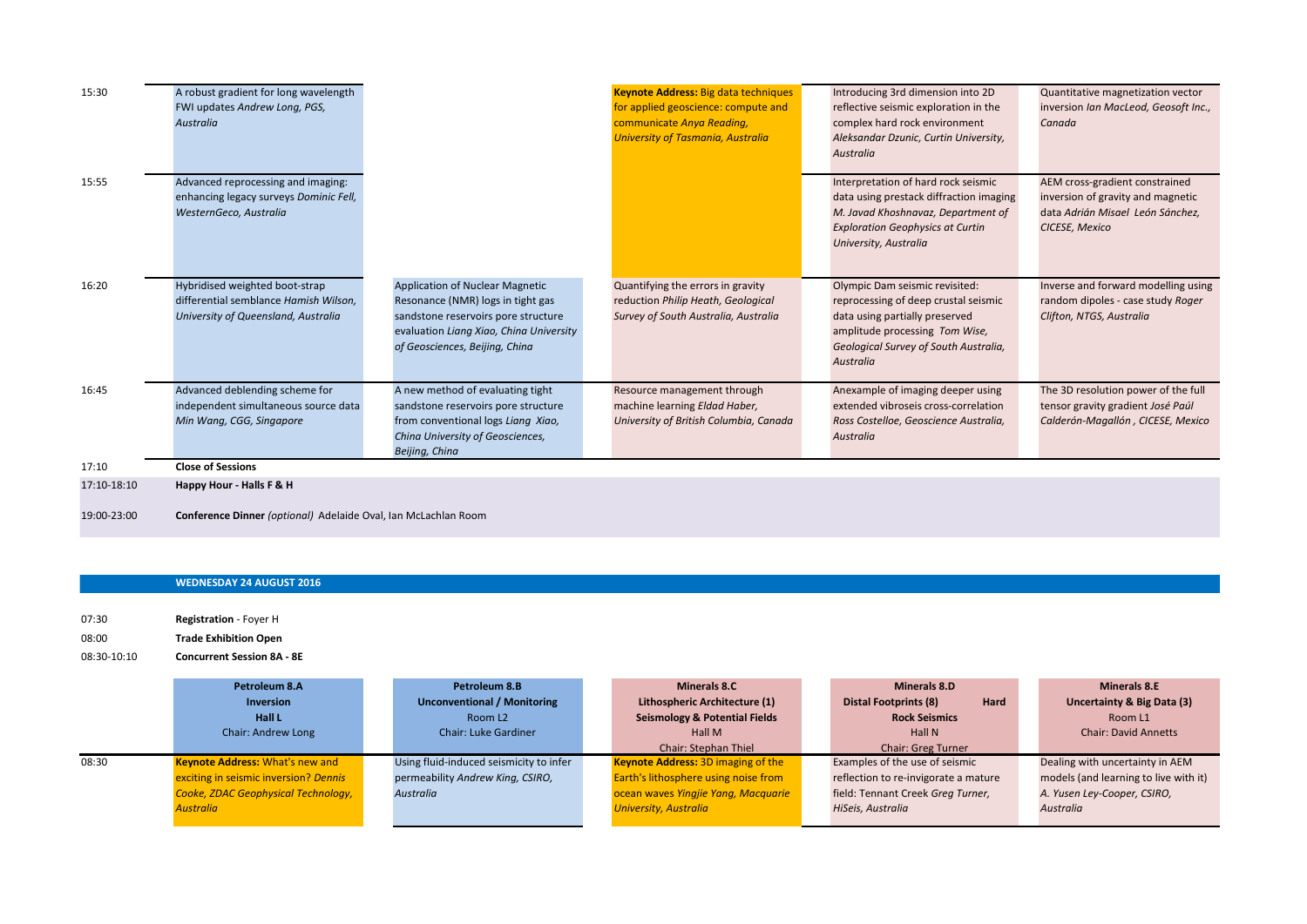| 8:55  |                                                                                                                                                                                                     | Relating electrical resistivity to<br>permeability using resistor networks<br>Alison Kirkby, University of Adelaide,<br><b>Australia</b>                                                                              |                                                                                                                                                                                 | Shoot first, ask questions later:<br>application of seismic reflection to a<br>greenfields zinc exploration project<br>Darren Hunt, Teck Australia, Australia                            | Quantifying the effect of primary<br>field modelling on TEMPEST data -<br>The importance of uncertainty<br>Anders Vest Christiansen,<br><b>Hydrogeophysics Group, Aarhus</b><br>University, Denmark |
|-------|-----------------------------------------------------------------------------------------------------------------------------------------------------------------------------------------------------|-----------------------------------------------------------------------------------------------------------------------------------------------------------------------------------------------------------------------|---------------------------------------------------------------------------------------------------------------------------------------------------------------------------------|------------------------------------------------------------------------------------------------------------------------------------------------------------------------------------------|-----------------------------------------------------------------------------------------------------------------------------------------------------------------------------------------------------|
| 9:20  | Obtaining low frequencies for Full<br>Waveform Inversion by using<br>augmented physics Eldad Haber, UBC,<br>Canada                                                                                  | <b>Keynote Address: Magnetotelluric</b><br>monitoring of unconventional energy<br>resource development: Disruptive<br>technology or damp squib? Graham<br><b>Heinson, University of Adelaide,</b><br><b>Australia</b> | Passive seismic studies show<br>configuration of Paleoproterozoic<br>subduction zones and their role in<br>craton assembly in Western Australia<br>Ruth Murdie, GSWA, Australia | Yathong Trough deep 2D reflection<br>seismic - identifying major structures<br>for the southern Cobar Basin, NSW<br>Rosemary Hegarty, Geological Survey<br>of New South Wales, Australia | Gravity gridding in South Australia<br>Philip Heath, Laslo Katona,<br>Geological Survey of South Australia,<br>Australia                                                                            |
| 9:45  | Estimation of reservoir fluid saturation<br>from 4D seismic data: effects of noise<br>on seismic amplitude and impedance<br>attributes Rafael Souza, Centre for<br>Energy Geoscience/UWA, Australia |                                                                                                                                                                                                                       | Potential field studies along the 13GA-<br>EG1 Eucla-Gawler deep crustal seismic<br>reflection line Ruth Murdie, Geological<br>Survey of WA, Australia                          | Development and Implementation of<br>the Sparse Refraction method to<br>exploration for Detrital Fe Deposits<br>Mike Haederle, Rio Tinto Exploration,<br>Australia                       |                                                                                                                                                                                                     |
| 10:10 | Morning Tea - Halls F & H                                                                                                                                                                           |                                                                                                                                                                                                                       |                                                                                                                                                                                 |                                                                                                                                                                                          |                                                                                                                                                                                                     |

10:40-12:20 **Concurrent Session 9A - 9E**

|       | Petroleum 9.A                          | Petroleum 9.B                             | <b>Minerals 9.C</b>                        | <b>Minerals 9.D</b>                    | <b>Minerals 9.E</b>                  |
|-------|----------------------------------------|-------------------------------------------|--------------------------------------------|----------------------------------------|--------------------------------------|
|       | Anisotropy                             | <b>Broadband</b>                          | Lithospheric Architecture (2)              | Distal Footprints (9) Constrained      | Inversion (3)                        |
|       | Hall L                                 | Room L <sub>2</sub>                       | <b>AusLAMP MT</b>                          | modelling                              | Room L1                              |
|       | <b>Chair: Bonnie Lodwick</b>           | <b>Chair: Danny Burns</b>                 | Hall M                                     | <b>Hall N</b>                          | <b>Chair: Philip Heath</b>           |
|       |                                        |                                           | <b>Chair: Graham Heinson</b>               | Chair: Marina Pervukhina               |                                      |
| 10:40 | <b>Keynote Address: P- and PS-wave</b> | <b>Keynote Address: Back to basics on</b> | <b>Keynote Address: Insights into</b>      | Application of petrology & geology to  | Inversion of magnetotelluric data    |
|       | vector wavefields for anisotropic      | broadband seismic amplitudes, phase       | lithospheric architecture, fertilisation   | the interpretation of geophysical data | with fuzzy cluster petrophysical and |
|       | petrophysics James Gaiser, GGC, USA    | and resolution Andrew Long, PGS           | and fluid pathways from AusLAMP MT         | in defining economic porphyry-related  | boundary constraints Duy Thong       |
|       |                                        | Australia Pty Ltd, Australia              | <b>Stephan Thiel, Geological Survey of</b> | Cu-Au mineralisation along the Ekuti   | Kieu, Curtin University, Australia   |
|       |                                        |                                           | South Australia, Australia                 | Range, Morobe Province, PNG            |                                      |
|       |                                        |                                           |                                            | Anthony Coote, APSAR, New Zealand      |                                      |
|       |                                        |                                           |                                            |                                        |                                      |
|       |                                        |                                           |                                            |                                        |                                      |
| 11:05 |                                        |                                           |                                            | Getting the most out of existing       | Geological and geophysical           |
|       |                                        |                                           |                                            | exploration data: A new interpretation | integrated interpretation and        |
|       |                                        |                                           |                                            | of the Mt Magnet Gold Camp,            | modelling techniques Glenn Pears,    |
|       |                                        |                                           |                                            | Western Australia Sarah Monoury,       | Mira Geoscience, Australia           |
|       |                                        |                                           |                                            | <b>SRK Consulting, Australia</b>       |                                      |
|       |                                        |                                           |                                            |                                        |                                      |
|       |                                        |                                           |                                            |                                        |                                      |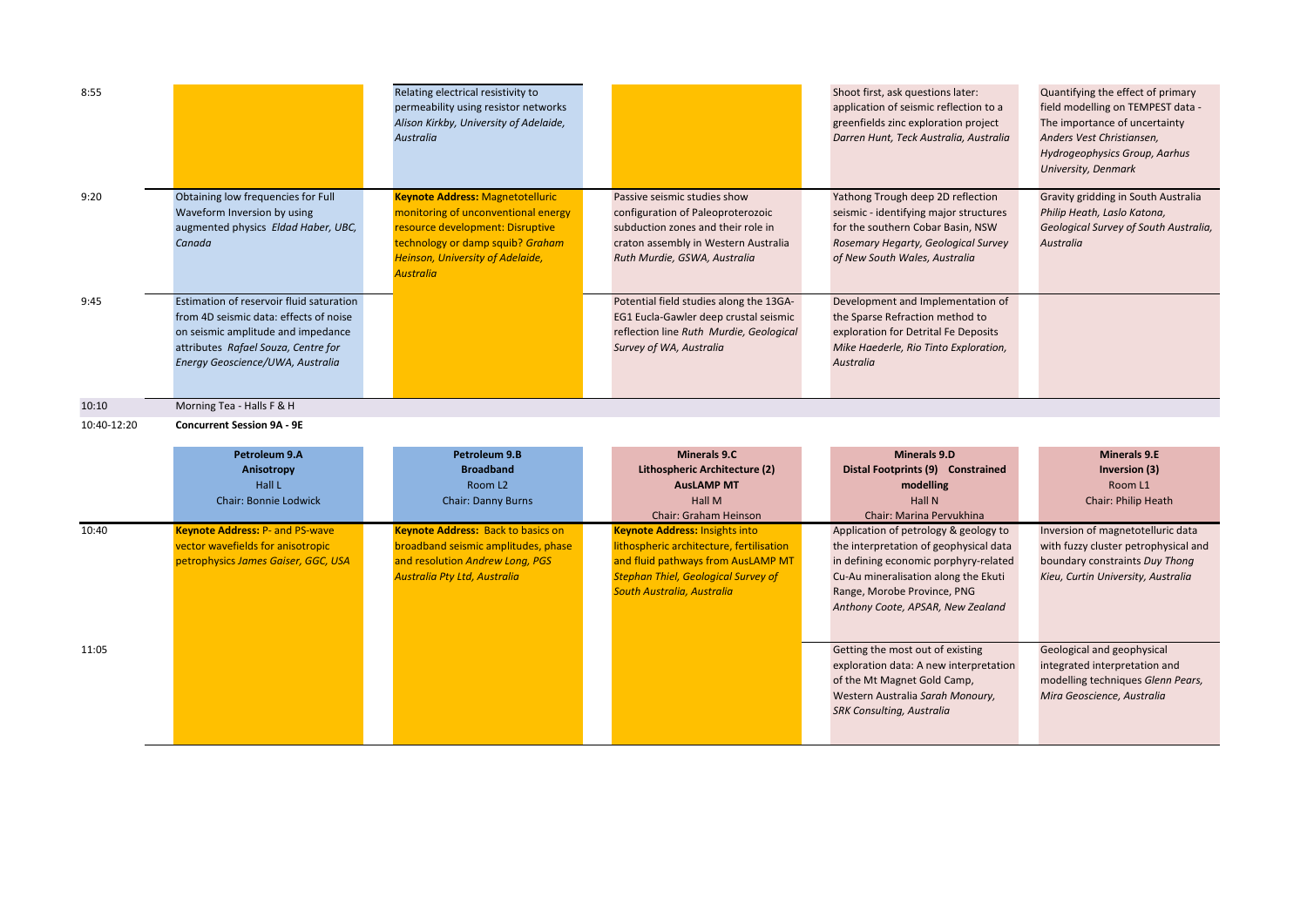| 11:30       | Characterizing heterogeneities in a<br>clastic reservoir using<br>joint/simultaneous PP/PS inversion, 4D<br>timelapse, Multi Attribute Analysis,<br>and PSDM Jason Nycz, Synterra<br>Technologies Pty Ltd., Australia | Improved subsurface imaging and<br>interpretability through broadband<br>reprocessing of legacy seismic data.<br>examples from North West Shelf<br>Australia Stephen Malajczuk, Geotrace<br>Technologies, Australia | AusLAMP MT over Victoria: New<br>insight from 3D modelling highlights<br>regions of anomalously conductive<br>mantle and unexpected linear trends<br>in the crust Karol Czarnota,<br>Geoscience Australia, Australia                | <b>Keynote Address: Geophysics for Ni-</b><br>Cu - Where are we at and where are<br>we going? W. S. Peters, Southern<br><b>Geoscience Consultants, Australia</b>                      | Geophysical joint inversion using<br>statistical petrophysical constraints<br>and prior information Jeremie<br>Giraud, Centre for Exploration<br>Targeting, Australia    |  |  |
|-------------|-----------------------------------------------------------------------------------------------------------------------------------------------------------------------------------------------------------------------|---------------------------------------------------------------------------------------------------------------------------------------------------------------------------------------------------------------------|-------------------------------------------------------------------------------------------------------------------------------------------------------------------------------------------------------------------------------------|---------------------------------------------------------------------------------------------------------------------------------------------------------------------------------------|--------------------------------------------------------------------------------------------------------------------------------------------------------------------------|--|--|
| 11:55       | Uncovering seismic HTI anisotropy of<br>the Cooper Basin Stephanie Tyiasning,<br>The University of Adelaide, Australia                                                                                                | Demultiple for wide-tow broadband<br>acquisition in a shallow water<br>environment: a case study from the<br>NW shelf, Australia Alex Browne, CGG,<br>Australia                                                     | The Flinders Conductivity Anomal(ies)<br>revisited using AusLAMP<br>Magnetotelluric Data in the Ikara-<br>Flinders Ranges and Curnamona<br>Province Kate Robertson, University of<br>Adelaide, Australia                            |                                                                                                                                                                                       | 3-D resistivity inversion with<br>electrodes displacements M.H. Loke,<br>Geotomosoft Solutions, Malaysia                                                                 |  |  |
| 12:20       | Lunch - Halls F & H                                                                                                                                                                                                   |                                                                                                                                                                                                                     |                                                                                                                                                                                                                                     |                                                                                                                                                                                       |                                                                                                                                                                          |  |  |
| 13:20       | Posters: - Hall F                                                                                                                                                                                                     |                                                                                                                                                                                                                     |                                                                                                                                                                                                                                     |                                                                                                                                                                                       |                                                                                                                                                                          |  |  |
| 13:45-15:00 | <b>Concurrent Session 10A - 10E</b>                                                                                                                                                                                   |                                                                                                                                                                                                                     |                                                                                                                                                                                                                                     |                                                                                                                                                                                       |                                                                                                                                                                          |  |  |
|             | Petroleum 10.A<br>Coal<br>Hall L<br><b>Chair: Henk van Paridon</b>                                                                                                                                                    | Petroleum 10.B<br>Regional<br>Room L <sub>2</sub><br><b>Chair:Peter Boult</b>                                                                                                                                       | <b>Minerals 10.C</b><br>Lithospheric Architecture (3) Joint<br>inversion<br>Hall M                                                                                                                                                  | Minerals 10.D<br>Distal Footprints (10) Airborne<br><b>Geophysics</b><br><b>Hall N</b>                                                                                                | Near Surface / Engineering 10.E<br><b>NMR</b><br>Room L1<br><b>Chair: Mike Hatch</b>                                                                                     |  |  |
|             |                                                                                                                                                                                                                       |                                                                                                                                                                                                                     | Chair: Stephan Thiel                                                                                                                                                                                                                | <b>Chair: Greg Street</b>                                                                                                                                                             |                                                                                                                                                                          |  |  |
| 13:45       | Enhancing coal quality estimation<br>through multiple geophysical log<br>analysis Binzhong Zhou, CSIRO Energy,<br>Australia                                                                                           | Time slicing the Cooper Basin Witold<br>Seweryn, Department of State<br>Development, Australia                                                                                                                      | <b>Keynote Address: Multi-observable</b><br>thermochemical tomography: a new<br>approach to an old problem Juan<br>Afonso, Macquarie University,<br><b>Australia</b>                                                                | Towards the resolution of dipping<br>structures in the Capricorn Orogen<br>using AEM Sasha Banaszczyk, CET<br>UWA, Australia                                                          | Determination of Formation Specific<br>NMR Calibrations for Water Well<br>Evaluation in a Semi-Consolidated<br>Aquifer Phil Hawke, Wireline<br>Services Group, Australia |  |  |
| 14:10       | Thickness prediction of tectonically<br>deformed coal using calibrated seismic<br>attributes: A case study Tongjun Chen,<br>China University of Mining and<br>Technology, China                                       | Pattern and origin of the present-day<br>tectonic stress in the Australian<br>sedimentary basins Mojtaba Rajabi,<br>Australian School of Petroleum, the<br>University of Adelaide, Australia                        |                                                                                                                                                                                                                                     | Airborne IP: Drybones kimberlite<br>VTEM data Cole-Cole inversion<br>Andrea Viezzoli, Aarhus Geophysics<br>ApS, Denmark                                                               | Designing adiabatic pulses for surface<br>NMR Denys Grombacher, Aarhus<br>University, Denmark                                                                            |  |  |
| 14:35       | Imaging of shallow coal structures<br>using 2D6C Mini-SOSIE Shaun Strong,<br>Velseis, Australia                                                                                                                       | Monitoring of unconventional<br>resources using magnetotellurics Nigel<br>Rees, The University of Adelaide,<br>Australia                                                                                            | Integrating gravity, seismic, AEM and<br>MT data to investigate crustal<br>architecture and cover thickness:<br>modelling new geophysical data from<br>the Southern Thomson region Chris<br>Folkes, Geoscience Australia, Australia | Identifying potential mineralisation<br>targets through airborne geophysics -<br>The Western Papua New Guinea Case<br>study Nathan Mosusu, PNG Geological<br>Survey, Papua New Guinea | Development of rapid scanning<br>surface-NMR for wide area<br>hydrogeologic mapping Elliot<br>Grunewald, Vista Clara Inc., United<br><b>States</b>                       |  |  |
| 15:00       | Afternoon Tea - Halls F & H                                                                                                                                                                                           |                                                                                                                                                                                                                     |                                                                                                                                                                                                                                     |                                                                                                                                                                                       |                                                                                                                                                                          |  |  |
| 15:30       | Conference Awards & Closing Ceremony - Hall L                                                                                                                                                                         |                                                                                                                                                                                                                     |                                                                                                                                                                                                                                     |                                                                                                                                                                                       |                                                                                                                                                                          |  |  |
| 16:30       | <b>Close of Conference</b>                                                                                                                                                                                            |                                                                                                                                                                                                                     |                                                                                                                                                                                                                                     |                                                                                                                                                                                       |                                                                                                                                                                          |  |  |
| 16:30-18:00 | Farewell Drinks - Foyer F                                                                                                                                                                                             |                                                                                                                                                                                                                     |                                                                                                                                                                                                                                     |                                                                                                                                                                                       |                                                                                                                                                                          |  |  |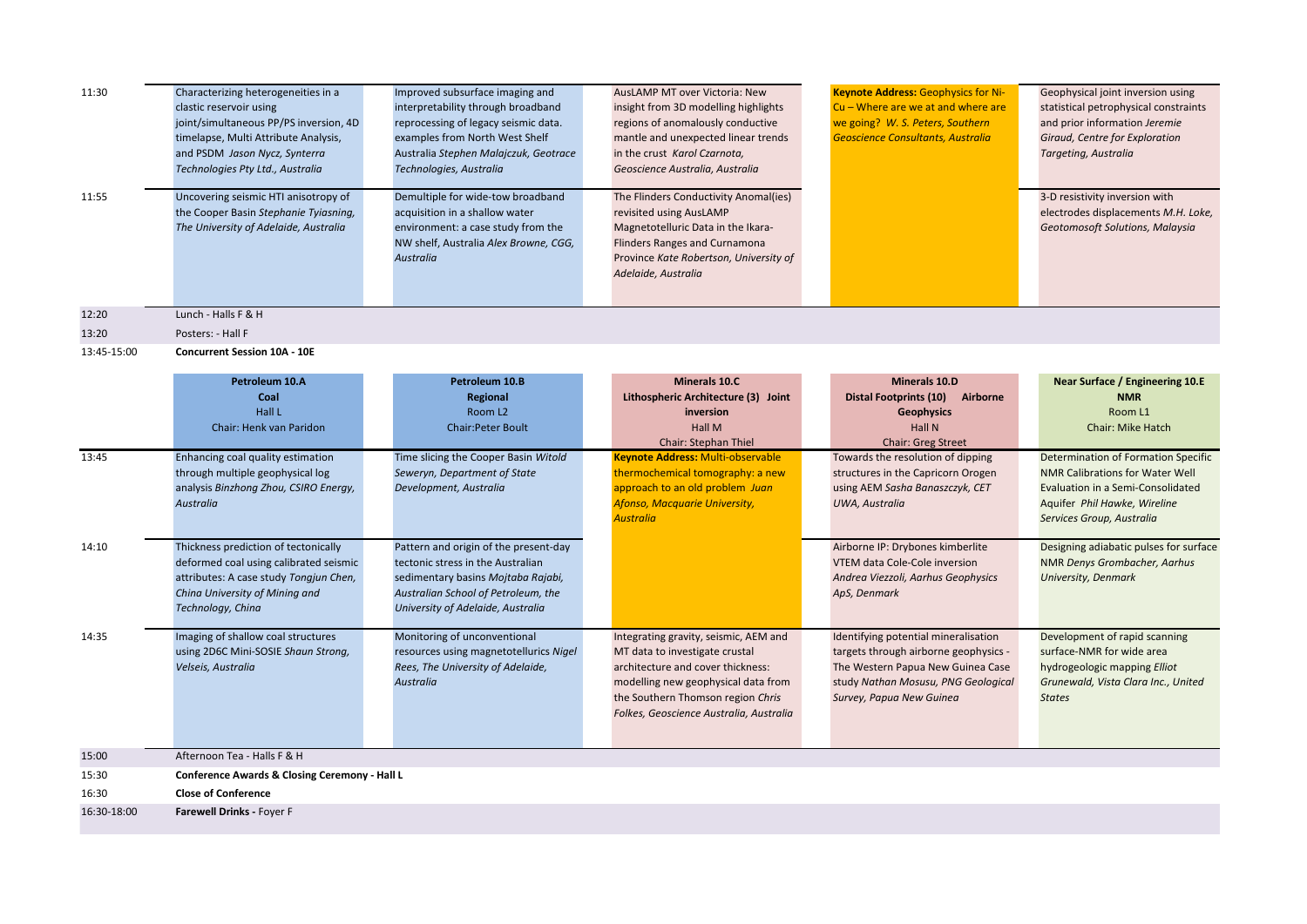| Posters Hall F | Monday 13:20-13:45                                                                                                                                                                          | Tuesdsay 13:20-13:45<br>Petroleum |                                                                                                                                                                                                                  | Wednesday 13:20-13:45<br><b>Near Surface</b> |                                                                                                                                                                                     |
|----------------|---------------------------------------------------------------------------------------------------------------------------------------------------------------------------------------------|-----------------------------------|------------------------------------------------------------------------------------------------------------------------------------------------------------------------------------------------------------------|----------------------------------------------|-------------------------------------------------------------------------------------------------------------------------------------------------------------------------------------|
|                | <b>Minerals</b>                                                                                                                                                                             |                                   |                                                                                                                                                                                                                  |                                              |                                                                                                                                                                                     |
| M-1            | Estimating cover thickness using<br>seismic refraction in the southern<br>Thomson Orogen - An UNCOVER<br>application James Goodwin,<br>Geoscience Australia, Australia                      | P-2                               | Magnetotelluric modelling: towards a 4 NS-1<br>D inversion Dennis Conway, University<br>of Adelaide, Australia                                                                                                   |                                              | Three-dimensional Inversion of<br><b>GREATEM Data: Application to</b><br><b>GREATEM survey data from Kujukuri</b><br>beach, Japan Sabry Abd Allah,<br>Hokkaido university, Japan    |
|                | M-2 Gravity gradient data filtering using<br>translation invariant wavelet Dailei<br>Zhang, Griffith University, Australia                                                                  | P-3                               | Mapping sub-surface geology from<br>magnetic data in the hides area,<br>Western Papuan Fold Belt, PNG Irena<br>Kivior, Archimedes Consulting,<br>Australia                                                       | <b>NS-2</b>                                  | Delineation of fault systems on<br>Langeland, Denmark based on AEM<br>data and boreholes Theis Raaschou<br>Andersen, VIA University College,<br>Denmark                             |
| M-4            | Integrated Interpretation of<br>Magnetotelluric and Potential Field<br>Data: Assessing the Northeast<br>Kimberley Region Mike Dentith, The<br>University of Western Australia,<br>Australia | $P-4$                             | Characterising extrusive and intrusive<br>magmatism at the Kipper Field,<br>Gippsland Basin, using 3D seismic data<br>Peter Reynolds, The University of<br>Adelaide, Australia                                   | NS-4                                         | Processing of airborne gamma-ray<br>spectra: extracting photopeaks Eugene<br>Druker, Geophysical Consultant,<br>Australia                                                           |
| M-5            | Determination of formation density<br>through RC rods in iron ore<br>environments Duncan Hinton,<br>Weatherford, Australia                                                                  | P-5                               | True-Triaxial-cell set up to estimate the NS-5<br>stress induced anisotropy: Uniformity<br>study Nazanin Nourifard, Department<br>of exploration geophysics, Curtin<br>University, Australia                     |                                              | Processing of airborne gamma-ray<br>spectrometry using inversions Eugene<br>Druker, Geophysical Consultant,<br>Australia                                                            |
| M-6            | Toward 3D structural constraints from P-6<br>magnetic models: an example from the<br>Montresor belt, Nunavut, Canada<br>Victoria Tschirhart, Geological Survey<br>of Canada, Canada         |                                   | Petrophysical characterization of<br>Gondwana Shales of South Karanpura<br>Coal Field, Jharkhand, India. Piyush<br>Sarkar, Indian Institute of Technology,<br>Bombay, Mumbai, India                              | <b>NS-6</b>                                  | Magnetotelluric imaging of a<br>carbonatite terrane in the Southeast<br>Mojave Desert, California and Nevada<br>Jared Peacock, U.S. Geological Survey,<br><b>United States</b>      |
| M-7            | Edge detection of potential filed data<br>using correlation coefficients Wei Du,<br>College of Geoexploration Science and<br>Technology, Jilin University, China                            | P-7                               | Active tectonic and mechanic<br>interaction between Cusiana and Yopal<br>faults interpreting seismic and terraces<br>geometry Jose Fernando Gomez<br>Martinez, Universidad Industrial de<br>Santander, Australia | $NS-7$                                       | Performance of Hankel transform<br>filters for marine controlled-source<br>electromagnetic surveys: a<br>comparative study Hangilro Jang,<br>Sejong University, South Korea         |
| M-8            | Lithological mapping via random<br>forests: information entropy as a proxy<br>for inaccuracy Steve Kuhn, University<br>of Tasmania/CODES, Australia                                         | P-8                               | The facies architecture of submarine<br>basaltic volcanoes and their effects on<br>fluid flow Peter Reynolds, University of<br>Adelaide, Australia                                                               | <b>NS-8</b>                                  | An analysis on MASW responses for<br>ground subsidence in urban areas<br>Bitnarae Kim, Department of Energy<br>and Mineral Resources Engineering,<br>Sejong University, South Korea |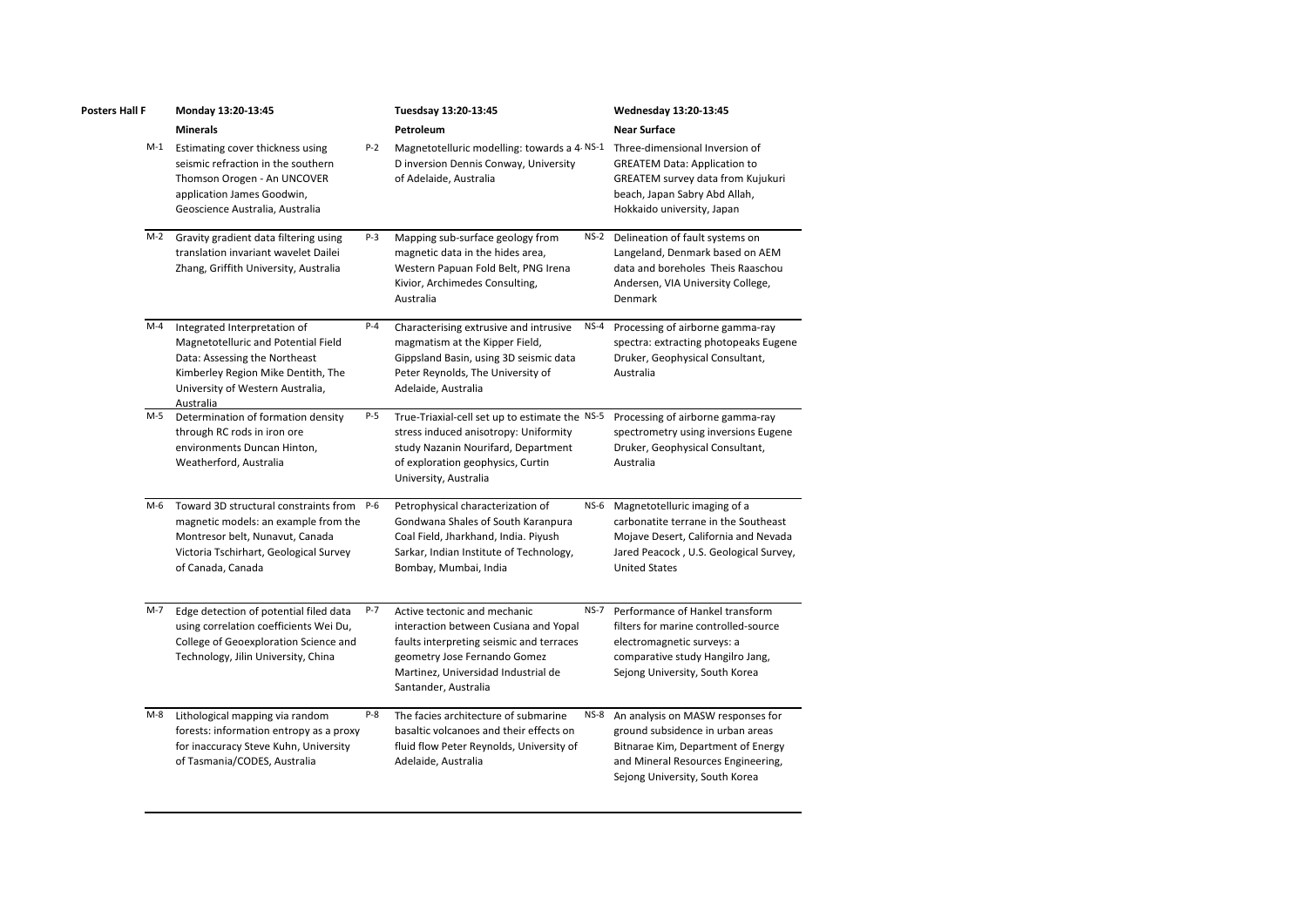| M-9 | Characterising cover and exploring<br>under cover with AEM Shane Mulè,<br>CGG, Australia                                                                                                                                    | P-9    | Analysis of gravity-driven normal faults NS-9<br>using a 3D seismic reflection dataset<br>from the present-day shelf-edge break<br>of the Otway Basin, Australia.<br>Alexander Robson, University of<br>Adelaide, Australia | An analysis on changes in resistivity of<br>general reservoir dams based on time-<br>lapse inversion of resistivity monitoring<br>data Seo Young Song, Department of<br>Energy and Mineral Resources Eng.,<br>Sejong University, South Korea |
|-----|-----------------------------------------------------------------------------------------------------------------------------------------------------------------------------------------------------------------------------|--------|-----------------------------------------------------------------------------------------------------------------------------------------------------------------------------------------------------------------------------|----------------------------------------------------------------------------------------------------------------------------------------------------------------------------------------------------------------------------------------------|
|     | M-10 A new source parameters estimation<br>method of airborne gravity gradient<br>tensor data Shuai Zhou, Jilin<br>University, China                                                                                        | $P-10$ | The application of seismic<br>interferometry in oil and gas geological<br>survey on the periphery of Songliao<br>Basin Heng Zhu, Shenyang Geological<br>survey center, Australia                                            | NS-10 Geoscience Australia's Geophysical<br>Network: critical infrastructure and<br>observed and derived data for earth<br>monitoring and community safety.<br>Marina Costelloe, Geoscience<br>Australia, Australia                          |
|     | M-11 Field-dependent susceptibility of rocks<br>and ores - implications for magnetic<br>petrophysics and magnetic modelling<br>David Clark, CSIRO Manufacturing,<br>Superconducting Systems and Devices<br>Group, Australia |        |                                                                                                                                                                                                                             | NS-11 Aeromagnetic compensation with<br>partial least square regression Dailei<br>Zhang, Griffith University, Australia                                                                                                                      |
|     | M-12 Magnetic susceptibility of Edmund<br>Basin, Capricorn Orogen, WA Heta<br>Lampinen, University of Western<br>Australia, Australia                                                                                       |        |                                                                                                                                                                                                                             | NS-12 Comparing test line inversion results<br>from different helicopterborne<br>transient instruments with regard to<br>hydrogeological mapping Neil<br>Symington, Geoscience Australia,<br>Australia                                       |
|     | M-13 Using remote sensing and potential<br>field data to interpret basin fill<br>compositional variations and<br>structures Ashley Uren, University of<br>Western Australia, Australia                                      |        |                                                                                                                                                                                                                             | NS-13 Electrokinetic monitoring groundwater<br>flow in fractured rock media Dennis<br>Conway, University of Adelaide,<br>Australia                                                                                                           |
|     | M-14 Lithospheric Thinning by Mantle<br>Plumes Manon Dalaison, The<br>Australian National University,<br>Australia                                                                                                          |        |                                                                                                                                                                                                                             | NS-14 Wireline logging: cost effective<br>methods for new water bore<br>certification and old leaky bore<br>rehabilitation assessment Duncan<br>Cogswell, Borehole Wireline, Australia                                                       |
|     | M-15 Inverting dynamic elastic moduli of a<br>granular pack to get shear modulus of<br>the grain Zubair Ahmed, Curtin<br>University, Australia                                                                              |        |                                                                                                                                                                                                                             |                                                                                                                                                                                                                                              |